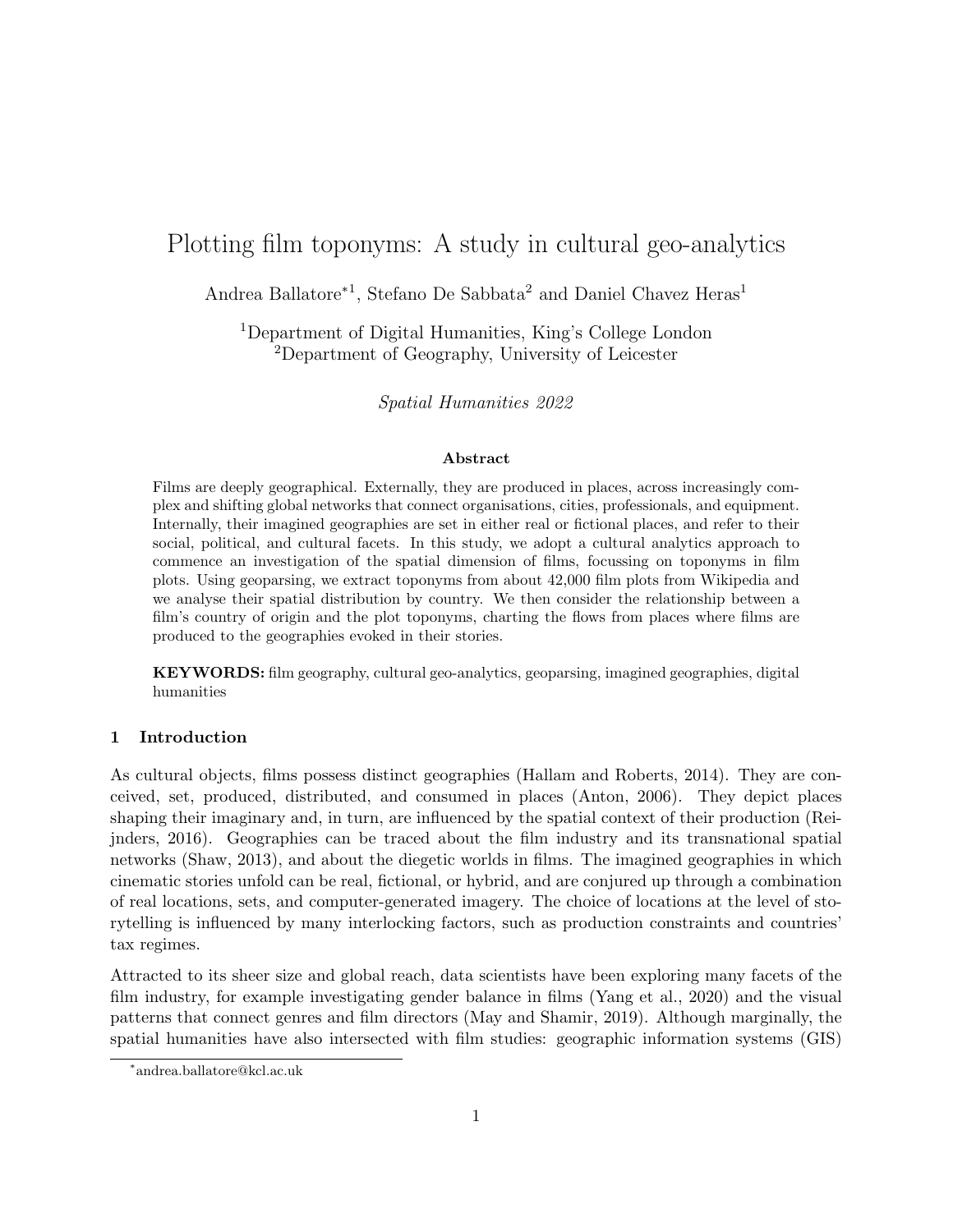have been used to study the spatialities of film history [\(Klenotic, 2011\)](#page-5-5) and of narrative structures [\(Caquard and Naud, 2019\)](#page-4-0). In this short study, we tackle a fundamental research question: Where are films set? This deceptively simple question guides our first step to charting novel film geographies, using cultural analytics [\(Manovich, 2016\)](#page-5-6) on these ubiquitous and influential cultural objects, looking at the interplay between the spatial ontology of film (i.e., where films are produced) and the film ontology of space (i.e., where films are set).

#### 2 Finding place references in film

Film plot dataset. The CMU Movie Summary Corpus provides a collection of annotated film plot summaries and film metadata extracted from the English Wikipedia, from 1888 to 2013 [\(Bamman](#page-3-1) [et al., 2013\)](#page-3-1). These plot summaries are co-authored by non-expert editors, without following a specific protocol. An important limitation lies therefore in the heterogeneity of plot length and level of detail, as some Wikipedia editors may pay more attention to place names than others. The country of origin of the 42,306 films included in the dataset shows a strong presence of films produced in the US  $(42\%)$ , India  $(10\%)$ , United Kingdom  $(7\%)$ , and France  $(%5)$ , with other countries representing each less than 3% of the total. Besides the linguistic preference for films in English, this distribution reflects the inclusion criteria of Wikipedia editors, who might include foreign films that were distributed in the English-speaking world and that reached some visibility.

Geoparsing film plots. To identify the toponyms mentioned in the plot summaries, we deployed geoparsing [\(Gregory et al., 2015\)](#page-4-1). First, we extracted the 17,461 unique n-grams identified as locations by NER in the CMU Movie Summary Corpus. We then harnessed the Edinburgh Geoparser<sup>[1](#page-1-0)</sup> [\(Grover et al., 2010\)](#page-5-7) to geocode the n-grams using GeoNames<sup>[2](#page-1-1)</sup> as a gazetteer, identifying 7,628 places. To improve the results, we complemented the geoparser's matches with a simple lexical approach using the same gazetteer, identifying 5,913 places, including 1,514 not identified by the first method. After a comparison of the two result sets, 42 n-grams geocoded as different places by the two approaches were manually resolved, 3 n-grams geocoded as different places by the two approaches were discarded as not relevant. The two most commonly occurring of the 7,175 unresolved n-grams ("LA" and "States") were manually resolved and the rest was discarded. The quality of the results was considered sufficient for this exploratory study.

Distribution of place references. Film plots contain a highly variable number of place references. 51% of films (20,821) exhibit at least one toponyms, leaving 49% of films without any explicit platial reference. It is important to note that this does not imply that these films are not explicitly set in a named place, but that the place of setting was not deemed salient enough by the Wikipedia editors. Among the geo-located films, about 30% have one toponym and 60% fall between 2 and 6, with a tail of high values (5% between 7 and 87 references). The distribution appears to follow a power law, with few films with many toponyms and vice-versa, observed in many natural and human systems. The most cited places are shown in Table [2,](#page-2-0) highlighting the disproportionate

<span id="page-1-0"></span> $^1$ <https://www.ltg.ed.ac.uk/software/geoparser>, accessed in February 2022.

<span id="page-1-1"></span> $^{2}$ <https://www.geonames.org>, accessed in February 2022.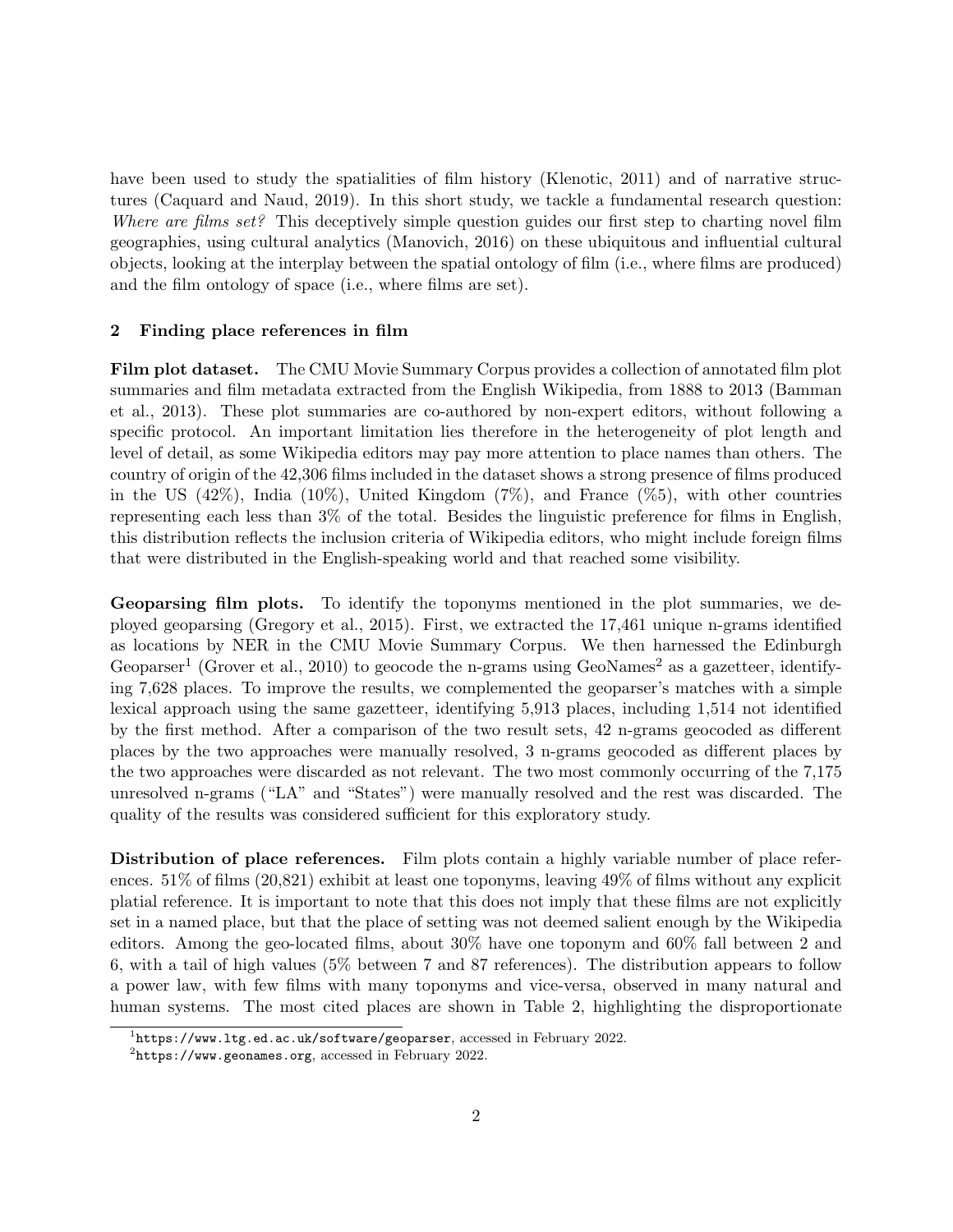

<span id="page-2-0"></span>Figure 1: Percentage of films mentioning places in their plots grouped by country. The colours represent continents. Data source: 20,821 film plots from Wikipedia (1888–2013).

visibility of dominant countries and global cities such as London, New York and Paris.

To explain the spatial patterns in how films are grounded geographically, the country of origin emerges as particularly important. To provide a cross-sectional outlook, countries of origin not in existence are merged with the most similar current ones (e.g., Soviet Union and Russia). When grouping the films by this dimension, the proportion of plots that mention places varies widely (see Figure [1\)](#page-2-0).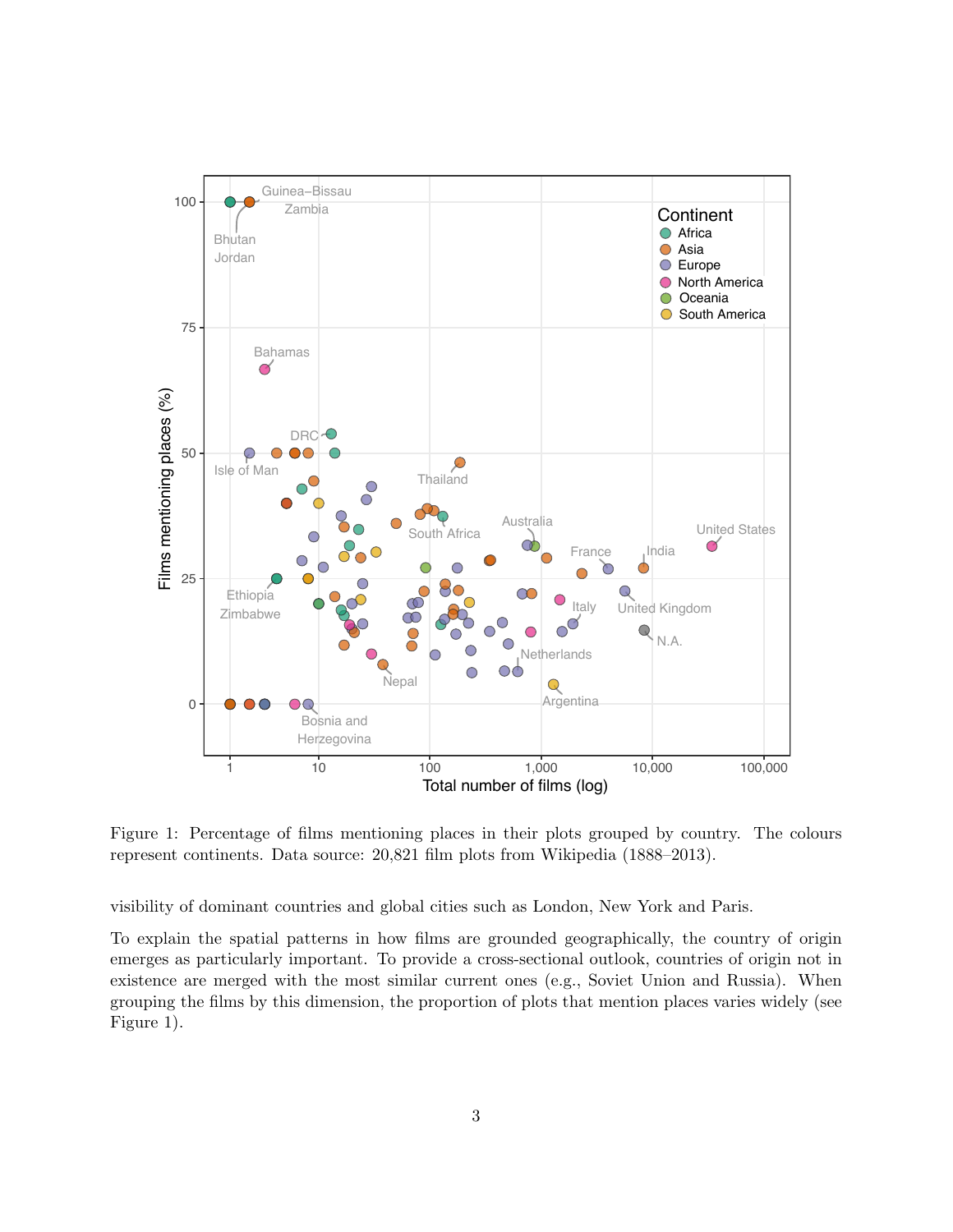| Toponym         | No. films | Toponym   | No. films |
|-----------------|-----------|-----------|-----------|
| New York/N.Y.C. | 1,767     | France    | 447       |
| United States   | 1,712     | Japan     | 319       |
| London          | 787       | Germany   | 302       |
| Earth           | 623       | Europe    | 301       |
| Paris           | 589       | Chicago   | 279       |
| Los Angeles     | 521       | China     | 278       |
| England         | 500       | Mexico    | 271       |
| America         | 481       | Texas     | 258       |
| California      | 481       | Italy     | 257       |
| India           | 474       | Hollywood | 251       |

Table 1: Most cited toponyms in 20,821 film plots from Wikipedia (1888–2013). The results include abbreviations and alternative spellings.

From country of origin to plot toponyms. At a large scale, it is reasonable to expect that films produced in a country tend to be set in and refer to proximal places. Figure [2](#page-4-2) illustrates the flow from countries of origin to place references in film plots. For example, Italy has produced 134 films that reference toponyms in Italy, 352 in the U.S., and 108 in France. This does not imply that those films are set in the target country, as these counts include any place reference, including, for example, the birthplace of a character. These country-level intersections can be interpreted in light of clusters of countries that tend to co-produce films.<sup>[3](#page-3-2)</sup> The data highlights the interconnected film geographies in Western Europe and in the Anglosphere. These flows can also be highly asymmetrical. Notably, 108 Italian films mention places in France, while only 12 French films mention places in Italy, perhaps reflecting the higher productive power of the latter.

#### 3 Towards cultural geo-analytics

This study illustrated the possibilities enabled by the application of geoparsing to a large corpus of films. Because of the limitations and biases in Wikipedia, more work is needed to trace this film geography at a higher accuracy, harnessing data sources that reflect the variety and richness of global film production. While we observed countries, we acknowledge the need for a more nuanced approach that would account for the transnational nature of film production. Several research directions can be taken from this initial investigation, with a focus either on nomothetic trends or on idiographic accounts of specific geographic regions, periods, genres, and artists. We believe that a fruitful interplay between geographic data science and cultural analytics await to be explored for films and other cultural objects.

### References

<span id="page-3-0"></span>Anton, E. (2006). The Geography of Cinema — A Cinematic World. Erdkunde, 60(4):307–314.

<span id="page-3-1"></span>Bamman, D., O'Connor, B., and Smith, N. A. (2013). Learning latent personas of film characters. In

<span id="page-3-2"></span> $^3$ <https://stephenfollows.com/most-frequent-co-producing-nations>, accessed in February 2022.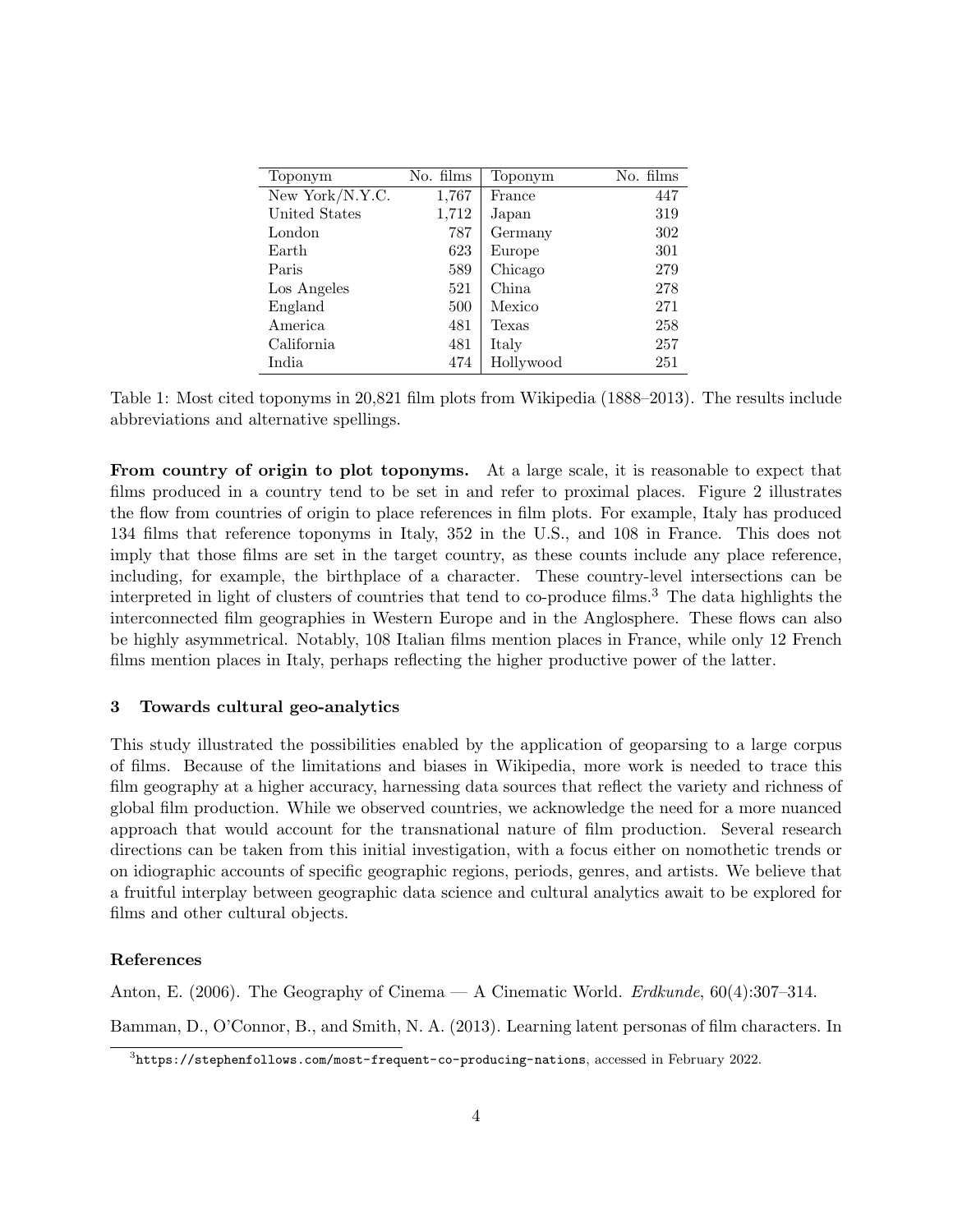

<span id="page-4-2"></span>Figure 2: Flows at the country level from a film's country of origin to the country to which the plot refers to. The data was simplified by only considering only the main country of origin in the case of co-productions. If a film references toponyms in multiple countries, it is counted once in each cell. For example, 22 Italian films reference places in India. Data source: 20,821 film plots from Wikipedia (1888–2013).

Proceedings of the 51st Annual Meeting of the Association for Computational Linguistics (Volume 1: Long Papers), pages 352–361.

- <span id="page-4-0"></span>Caquard, S. and Naud, D. (2019). A spatial typology of cinematographic narratives. In Taylor, D. F., Anonby, E., and Murasugi, K., editors, Further Developments in the Theory and Practice of Cybercartography, volume 7 of Modern Cartography Series, pages 103–115. Elsevier, Oxford, UK.
- <span id="page-4-1"></span>Gregory, I., Donaldson, C., Murrieta-Flores, P., and Rayson, P. (2015). Geoparsing, GIS, and textual analysis: Current developments in spatial humanities research. International Journal of Humanities and Arts Computing, 9(1):1–14.